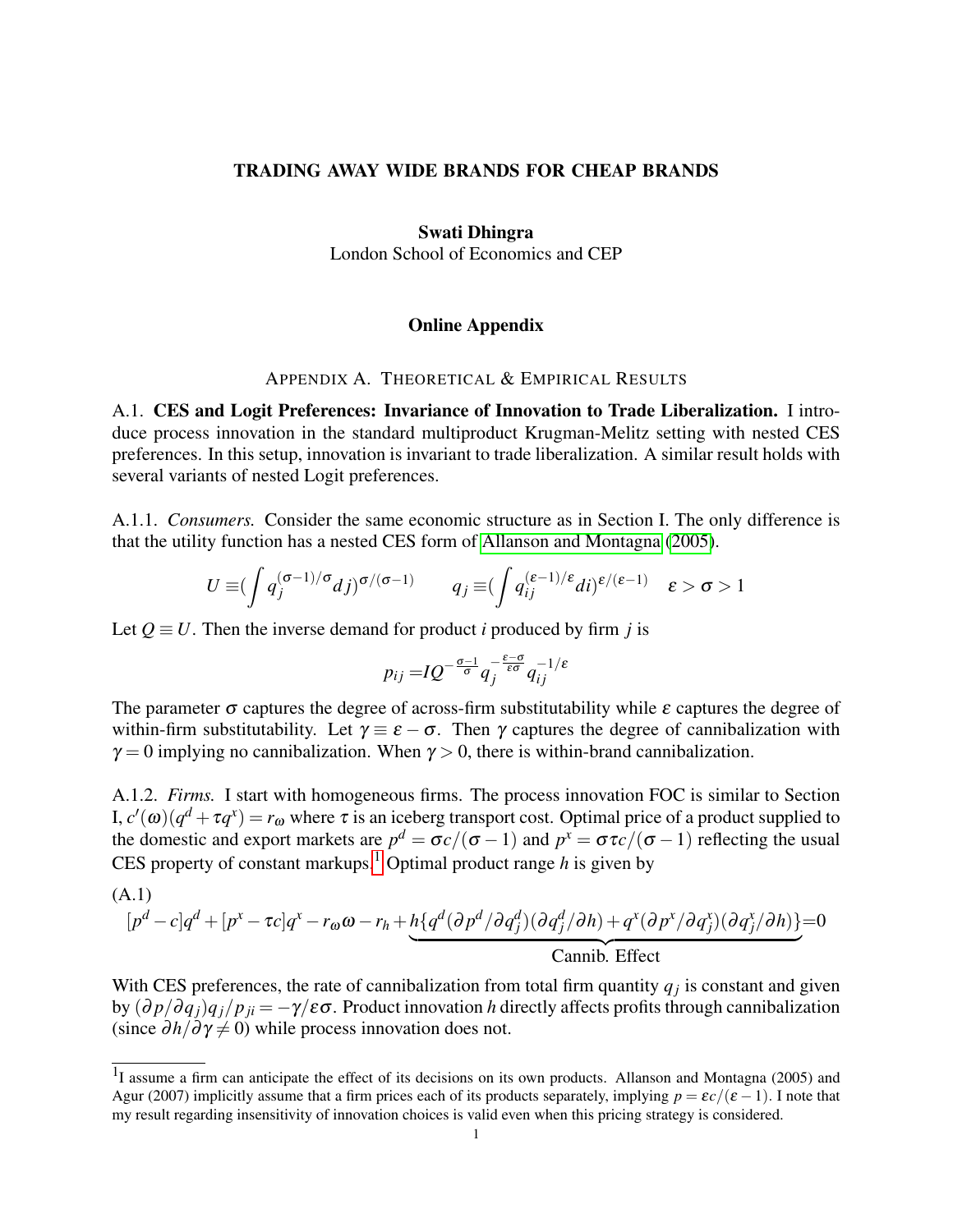A.1.3. *Product and Process Innovation with Trade Liberalization.* CES preferences imply constant markups and a constant cannibalization rate γ. This results in the following quantity per product  $q^d + \tau q^x$ :

<span id="page-1-0"></span>(A.2) 
$$
[c(\omega)(q^{d} + \tau q^{x})]/(\varepsilon - 1) - r_{\omega}\omega = r_{h}
$$

First, note that firm scale  $q^d + \tau q^x$  and hence process innovation does not depend on intra-brand cannibalization γ. Second, Equation  $(A.2)$  fixes scale and process innovation implying they are invariant to trade liberalization.

In a Krugman economy (with symmetric firms), free entry implies  $h = f(\varepsilon - \gamma - 1)/\gamma c(q^d +$  $1_x \tau q^x$ ). Unlike process innovation, product innovation cannibalizes directly and indirectly as  $dh/d\gamma < 0$ . As with process innovation, product innovation is also unaffected by trade liberalization. For completeness, I note that in a Melitz economy with fixed exporting costs  $f_x > 0$ and heterogeneous firms, exporters increase their product range after trade liberalization but process innovation continues to be unresponsive as shown earlier. These results are summarized in a Proposition below.

Proposition. *In a Krugman-Melitz economy, trade liberalization has no impact on process innovation. In the absence of fixed exporting costs, trade liberalization has no impact on product innovation either.*

This result is similar to [Atkeson and Burstein](#page-4-1) [\(2010\)](#page-4-1) and [Desmet and Parente](#page-4-2) [\(2010\)](#page-4-2) for process innovation in single-product firms. They do not consider product innovation but find process innovation is invariant to trade liberalization for single product firms in the absence of fixed exporting costs. Finally, the reader may verify that innovation is invariant to trade liberalization when the standard multiproduct nested Logit demand of [Anderson et al.](#page-4-3) [\(1992\)](#page-4-3) is considered instead (see pp. 250). The reason is similar: markups and the rate of cannibalization are exogenously fixed by taste for diversity in products and brands. This is not surprising given the close relationship between the logit and CES framework (see [Verboven 1996](#page-4-4) for an equivalence relationship).

A.2. Multiproduct Linear Demand Model. This sub-section provides a detailed proof of optimal firm decisions in the multiproduct linear demand model. I assume a symmetric equilibrium across firms. Firm *j* chooses  $(h_j, \{q_{ij}, \omega_{ij}\})$  to solve the following objective function:

$$
\Pi_j \equiv \int_0^{h_j} \pi_{ij} di - f \equiv \int_0^{h_j} ([p_{ij} - c(\omega_{ij})] q_{ij} - r_{\omega} \omega_{ij} - r_h) di - f
$$

Let  $\alpha > c + 2(\gamma f/L)^{1/2}$ ,  $2\eta^{1/2}$  to ensure consumption of both homogeneous and differentiated goods in equilibrium, as in [Melitz and Ottaviano](#page-4-5) [\(2008\)](#page-4-5). For well-defined profits and pro-competitive effects,  $\gamma + \kappa Q_i > 0$  and  $\eta + 2\kappa hq > 0$  $\eta + 2\kappa hq > 0$  $\eta + 2\kappa hq > 0$ .<sup>2</sup> I assume  $\delta/L > c'(\omega)^2 [a - c(\omega)]/2c''(\omega)[r_\omega\omega + r_h]$  for all  $\omega > 0$  to ensure a strictly concave firm problem. Sufficient conditions in terms of primitives are provided in the proof below. I start with finding the optimal process and quantity for each product  $(\omega_{ij}, q_{ij})$ , given aggregate firm quantity  $q_j$  and product range  $h_j$ . Next, I solve for the optimal  $q_j$ given product range *h<sup>j</sup>* . Finally, I solve for the optimal product range. These firm decisions are optimal for a given value of *a* which is verified to be consistent with firm decisions.

<span id="page-1-1"></span> $\sqrt{2A}$  sufficient condition is  $\kappa > -\eta \gamma/4(\alpha - c)L$ .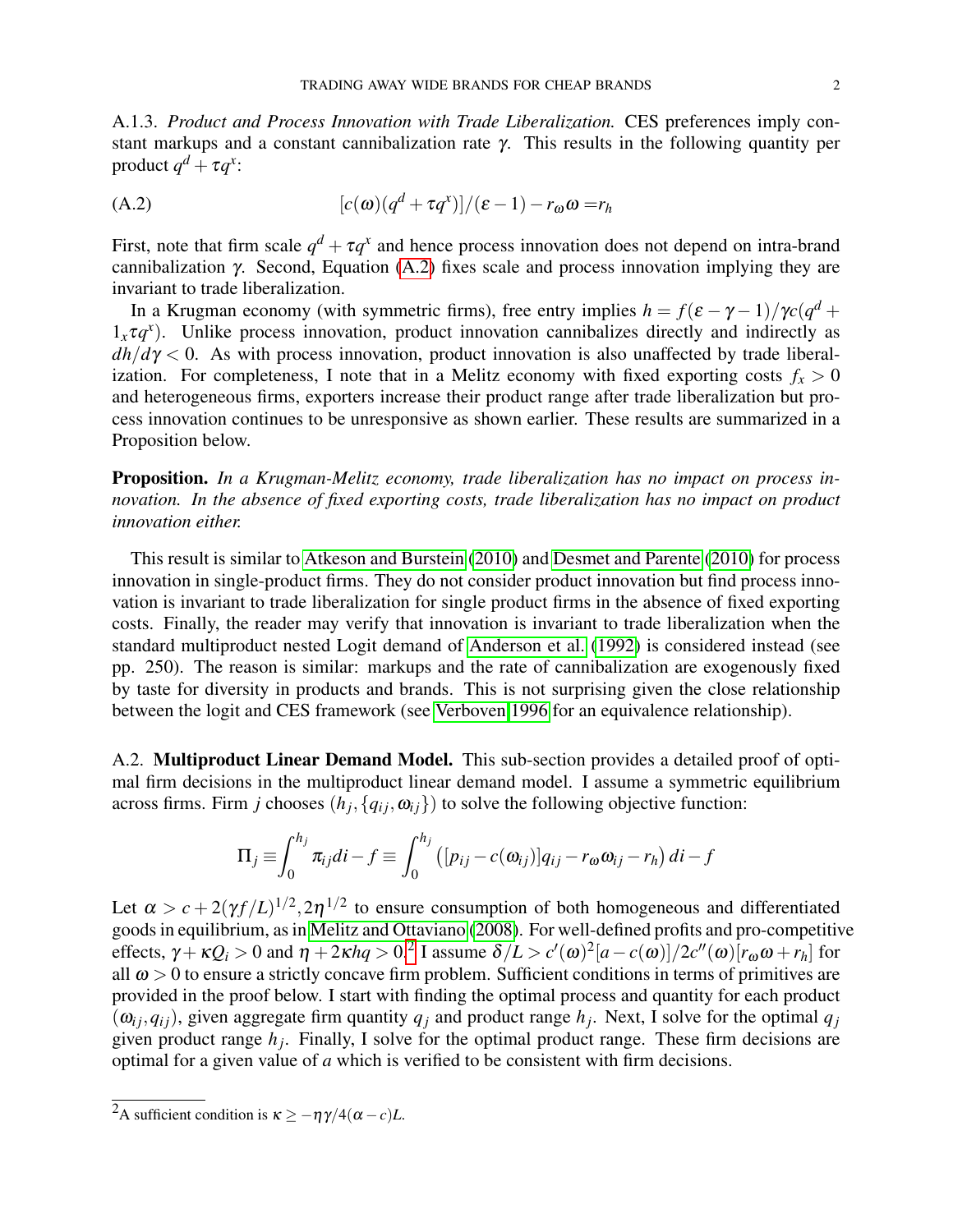A.2.1. *Product Quantity and Production Process.* The firm chooses  $(\omega_{ij},q_{ij})$   $\in \Omega\times\mathscr{Q}\equiv\bigcup_{i\in[0,h]}\Omega_{[0,h]}\times\mathscr{Q}$  $\mathscr{Q}_{[0,h]}$  where

 $\Omega_{[0,h]} \equiv \{ \omega \in \mathscr{C}^1, \geq 0 \text{ on } [0,h] \text{ and } 0 \text{ otherwise} \}$ 

$$
\mathcal{Q}_{[0,h]} \equiv \{q \in \mathscr{C}^1, >0 \text{ on } [0,h] \text{ and } 0 \text{ otherwise}\}
$$

so  $\Omega_{[0,h]}$  and  $\mathscr{Q}_{[0,h]}$  denote all smooth, strictly positive process and quantity allocations on  $[0,h_j]$ . Given  $h_j$  and  $q_j$ , the optimal  $(\omega_{ij}, q_{ij})$  choices are found by maximizing  $\Pi_j + \lambda [q_j - \int_0^{h_j} q_{ij}di]$ .

For each fixed  $(h_j, q_j)$ , the problem of finding  $(\omega_{ij}^*, q_{ij}^*) \in \Omega \times \mathcal{Q}$  is

$$
\max_{(\omega_{ji}, q_{ji}) \in \Omega \times \mathcal{Q}} \Pi(\omega_{ij}, q_{ij})
$$
 subject to  $H(\omega_{ij}, q_{ij}) \equiv \int_0^{h_j} q_{ij} di = q_j$ 

The FOCs for  $\Pi(\omega_{ij}, q_{ij}) - \lambda H(q_{ij})$  with respect to  $\omega_{ij}$  and  $q_{ij}$  are

$$
p_{ij} - c(\boldsymbol{\omega}_{ij}^*) - \frac{\delta}{L}q_{ij}^* = \lambda
$$

$$
-c'(\boldsymbol{\omega}_{ij}^*)q_{ij}^* - r_{\omega} = 0
$$

The FOCs yield a global max with  $(\omega_{ij}^*, q_{ij}^*)$  since  $\Pi((\omega_{ij}, q_{ij})) - \lambda H(q_{ij})$  is strictly concave. This follows from the linearity of constraint  $H(q)$  and strict concavity of  $\Pi(\omega_{ij}, q_{ij})$ . Strict concavity of Π is shown below. Suppressing the *i j* subscripts for brevity, the Hessian is

$$
H = \left( \begin{array}{cc} -2\delta/L & -c'(\omega) \\ -c'(\omega) & -c''(\omega)q \end{array} \right)
$$

First,  $\pi_{qq} = -2\delta/L$  and  $\pi_{\omega\omega} = -c''(\omega)q$  are negative for all  $\omega \ge 0$  and  $q > 0$ . Second  $|H| > 0$ if  $2(\delta/L)c''(\omega)q - c'(\omega)^2 > 0$  for all feasible values of *q* and  $\omega$ . A firm ceases production of a product with  $\pi < 0$  implying  $\pi = [a - (\gamma + \kappa Q_i)q_j/L - \delta q/L - c(\omega)]q - r_{\omega}\omega - r_h \ge 0$ . Therefore,  $q \ge (r_{\omega}\omega + r_h)/[a-(\gamma + \kappa Q_i)q_i/L-\delta q/L-c(\omega)] \ge (r_{\omega}\omega + r_h)/[a-c(\omega)]$  and we obtain a lower bound for *q*. The Hessian condition can be written as  $\delta/L > c'(\omega)^2/2c''(\omega)q$ . Substituting for the lower bound for *q*, the Hessian inequality is  $\delta/L > [c'(\omega)^2/2c''(\omega)][a - c(\omega)]/[r_{\omega}\omega + r_h]$ . As long as this condition holds for all  $\omega > 0$ , we have a strictly concave problem and the global max is given by the process and quantity choices satisfying the FOCs.

Consider the specific functional form  $c(\omega) = c - c\omega^{1/2}$  for  $\omega \in [0,1]$ . In an interior equilibrium,  $a = c(\omega^*) + 2(\delta + \gamma h^* + \kappa h^* Q_i^*)q^*/L$  implying  $a = c + 2q(\delta/L - c^2/4r_\omega) + 2(\gamma + \kappa Q_i)hq/L$ . Substituting for optimal  $\omega$  and  $hq$ ,  $a = c + 2r_h^{1/2}$  $h_h^{1/2}$ (δ/*L*−*c*<sup>2</sup>/4*r*<sub>ω</sub>)<sup>1/2</sup> + 2(γ + κ*Qi*)<sup>1/2</sup>(*f*/*L*)<sup>1/2</sup>. The Hessian condition is

$$
\delta/L > c\omega^{1/2} \left[ r_h^{1/2} (\delta/L - c^2/4r_\omega)^{1/2} + (\gamma f/L)^{1/2} + c\omega^{1/2}/2 \right] / [r_\omega \omega + r_h]
$$

for all  $\omega > 0$  and  $\kappa \le 0$ . The term outside square brackets on the RHS  $c\omega^{1/2}/(r_{\omega}\omega + r_h)$  is zero at  $ω = 0, c/(r<sub>ω</sub> + r<sub>h</sub>)$  at  $ω = 1$  and  $c/2r<sub>ω</sub><sup>1/2</sup> r<sub>h</sub><sup>1/2</sup>$  $h_h^{1/2}$  at the interior critical point of  $\omega = r_h/r_\omega$ . As the arithmetic mean is always greater than the geometric mean,  $(r_{\omega} + r_h)/2 \ge r_{\omega}^{1/2} r_h^{1/2}$  $\int_{h}^{1/2}$  implying the first term is at most  $c/2r_{\omega}^{1/2}r_h^{1/2}$  $h_h^{1/2}$ . The last term in square brackets on the RHS is at most *c* and a sufficient condition for an interior solution is  $\delta/L > c \left[ r_h^{1/2} \right]$  $\int_{h}^{1/2} (\delta/L - c^2/4r_{\omega})^{1/2} + (\gamma f/L)^{1/2} + c/2 \left[ \frac{2r_{\omega}^{1/2}r_{h}^{1/2}}{r_{\omega}^{1/2}} \right]$  $\frac{1}{2}$ . I assume this condition holds so that the FOCs guarantee a global argmax.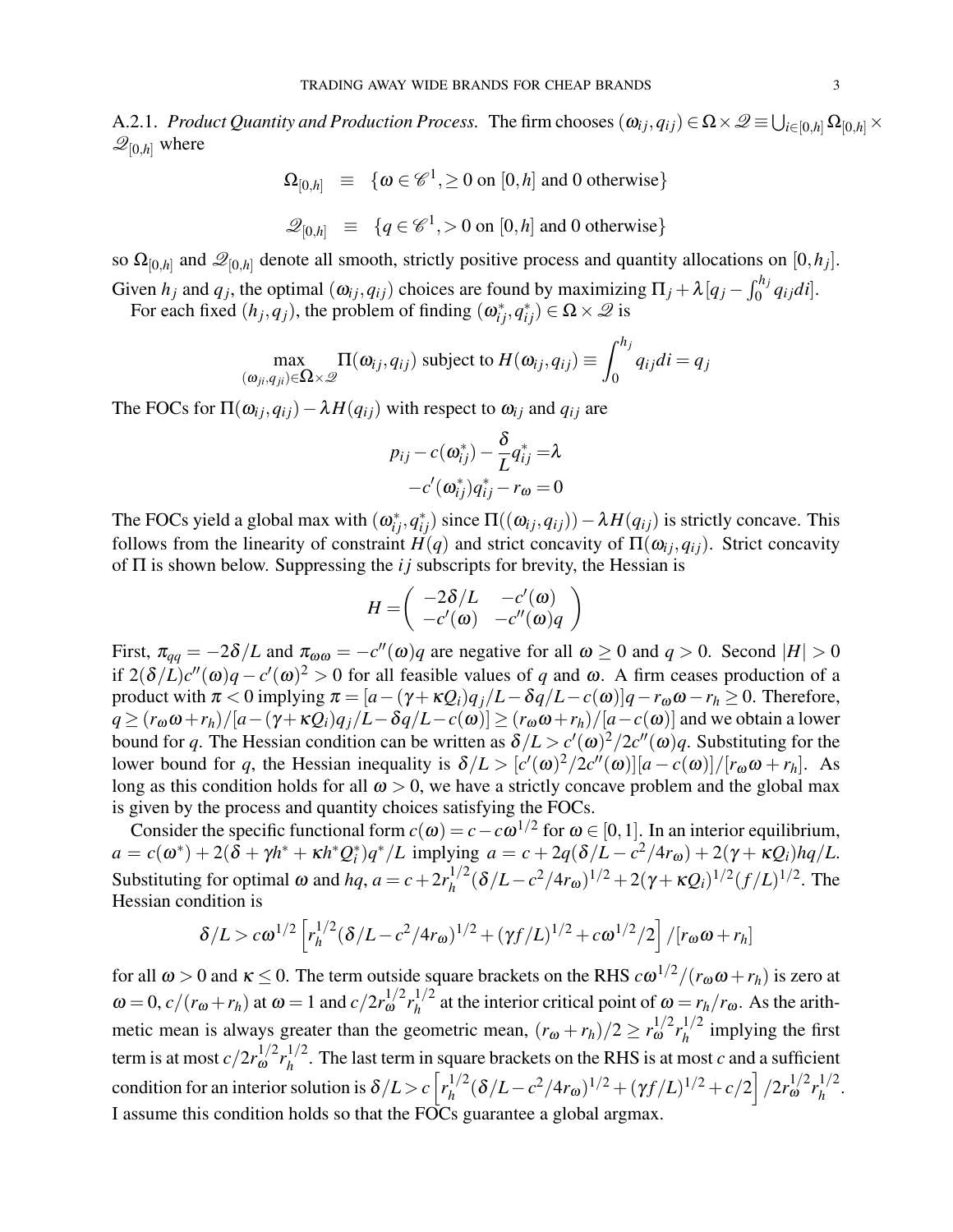The condition  $p - c(\omega) - (\delta/L)q = \lambda$  is equivalent to  $q^* = L(a - c(\omega^*) - (\gamma + \kappa Q_i)q_j/L$ λ)/2δ where  $-c^7(\omega^*)q^* = r_\omega$ . From above, this  $q^*$  serves as a solution to maxΠ provided that  $H(q^*) = q_j$ . This will be satisfied by appropriate choice of  $\lambda$  since for fixed  $\lambda$  we have

$$
H(q^*) = \frac{L}{2\delta} \int_0^h [a - \frac{\gamma + \kappa Q_i}{L} q_j - \lambda - c(\omega^*)]di = \frac{L}{2\delta} h[a - \frac{\gamma + \kappa Q_i}{L} q_j - \lambda - c(\omega^*)]
$$

Choosing  $\lambda^* \equiv a - (2\delta + \gamma h + \kappa hQ_i)q_j/hL - c(\omega^*)$ , a globally optimal solution satisfying the resource constraint is  $q^* = q_j/h$  and  $\omega^* = c'^{-1}(-r_\omega/q^*)$  for each fixed  $(h, q_j)$ .

A.2.2. *Firm Quantity*. Substituting for optimal  $q^*$  and  $\omega^*$ ,

$$
\Pi \equiv \int_0^{h_j} \pi_{ij} di - f = h_j \pi_{ij} - f = h \left\{ \left[ a - \frac{\delta + \gamma h + \kappa h Q_i}{h L} q_j - c(\omega^*) \right] q_j / h - r_\omega \omega^* - r_h \right\}
$$

Given *h*, each firm chooses its aggregate quantity  $q_j$ . The FOC for  $q_j$  is  $\Pi_{q_j} = \int_0^h \pi_{q_j} di = 0$  which is given by  $\pi_{q_j} = -(\delta + \gamma h + \kappa hQ_i)q_j/h^2L + [p - c(\omega)]/h = 0$ . For any  $h \ge 0$ , the objective function is strictly concave as the SOC is  $\pi_{q_j q_j} = -2(\delta + \gamma h + \kappa hQ_i)/h^2 L < 0$ . Therefore, the FOC yields the global max and  $(\delta + \gamma h + \kappa h Q_i) \dot{q}^*/L = [a - c(\omega^*)]/2$ .

A.2.3. *Products.* Substituting for optimal choices in  $\pi = (\delta + \gamma h + \kappa hQ_i)q^2/L - r_{\omega}\omega - r_h$ , the firm problem is

$$
\max_{h} \Pi = h\pi - f = h \frac{L[a - c(\omega^*)]^2}{4(\delta + \gamma h + \kappa hQ_i)} - f
$$

The FOC is  $\Pi_h = \pi + h\pi_h = 0$  and  $\pi_h = -(\gamma + \kappa Q_i)L[a - c(\omega^*)]^2/4(\delta + \gamma h + \kappa hQ_i)^2$  (which follows from  $\pi_{\omega}(\omega^*) = 0$  by the envelope theorem). Substituting for optimal  $q_j$ ,  $\pi_h = -(\gamma +$  $\kappa Q_i$ ) $\left(\frac{q_j}{h}\right)^2$ /*L*. Consequently, the FOC is  $\Pi_h = \pi - h(\gamma + \kappa Q_i)(q_j/h)^2$ /*L* = 0.

The SOC is  $\Pi_{hh} = \pi_h - (\gamma + \kappa Q_i)(q/L)[q + 2h(dq/dh)] = -2(\gamma + \kappa Q_i)(q^2/L)(1 + (h/q)(dq/dh))$  < 0. From the  $\omega$  FOC,  $d\omega/dh = -\left[c'(\omega)/c''(\omega)q\right](dq/dh)$ . From the *q* FOC,  $(\delta + \gamma h + \kappa hQ_i)q/L =$  $[a - c(\omega)]/2$  implying  $(\delta + \gamma h + \kappa hQ_i)(dq/dh)/L = -c'(\omega)(d\omega/dh)/2 - (\gamma + \kappa Q_i)q/L$ . Substituting for  $d\omega/dh = (d\omega/dq)(dq/dh)$ ,

$$
1 + \frac{h}{q}\frac{dq}{dh} = 1 - \frac{(\gamma h + \kappa hQ_i)/L}{(\delta + \gamma h + \kappa hQ_i)/L - c'(\omega)^2/2c''(\omega)q}
$$

I already assumed  $\delta/L > c'(\omega)^2/2c''(\omega)q$  for all feasible values of  $\omega$  and  $q$ . Therefore, 1 +  $(h/q)(dq/dh) > 0$  and  $\Pi_{hh} < 0$ . Note that product range is a continuous variable so choosing  $h = 0$  gives zero profits to the firm.

A.3. **Impact on Product Innovation.** From the product FOC,  $\Pi = [\gamma + \kappa Q_i + \theta^2 (\gamma + \kappa Q_i^*)] (h y)^2/(1 +$ *θ*)<sup>2</sup> implying 2Π*d* ln*h*/*dt*<sup>\*</sup> = Π<sub>*t*<sup>\*</sup> − κ (*hq<sup>d</sup>*)<sup>2</sup> (1 − *θ*<sup>2</sup>*A*<sup>*x*</sup>/*A<sup>d</sup>)</sub> (<i>dQ<sub>i</sub>*/*dt*<sup>\*</sup>). Substituting for Π<sub>*t*<sup>\*</sup>, the</sub></sub> change in product range can be written as

$$
-\frac{2\Pi}{h^2q^d}\frac{dh}{dt^*} = \theta + \left[\eta\left(1-\theta A^x/A^d\right) + 2\kappa hq^d\left(1-\theta^2A^x/A^d\right)\right](dQ_i/dt^*)
$$

As  $\eta + 2\kappa hq^d(1+\theta) > 0$ , the term in square brackets is positive. For a non-exporter,  $\theta = 0$  and  $\eta + 2 \kappa h q^d > 0$ . Therefore,  $dh/dt^* > 0$  implying non-exporters reduce product innovation with a reduction in foreign tariffs. For exporters, note that the RHS is decreasing in *c* because  $\theta'(c) < 0$ and the term in square brackets is increasing in  $c$ . Let  $B(c)$  denote the term in square brackets.